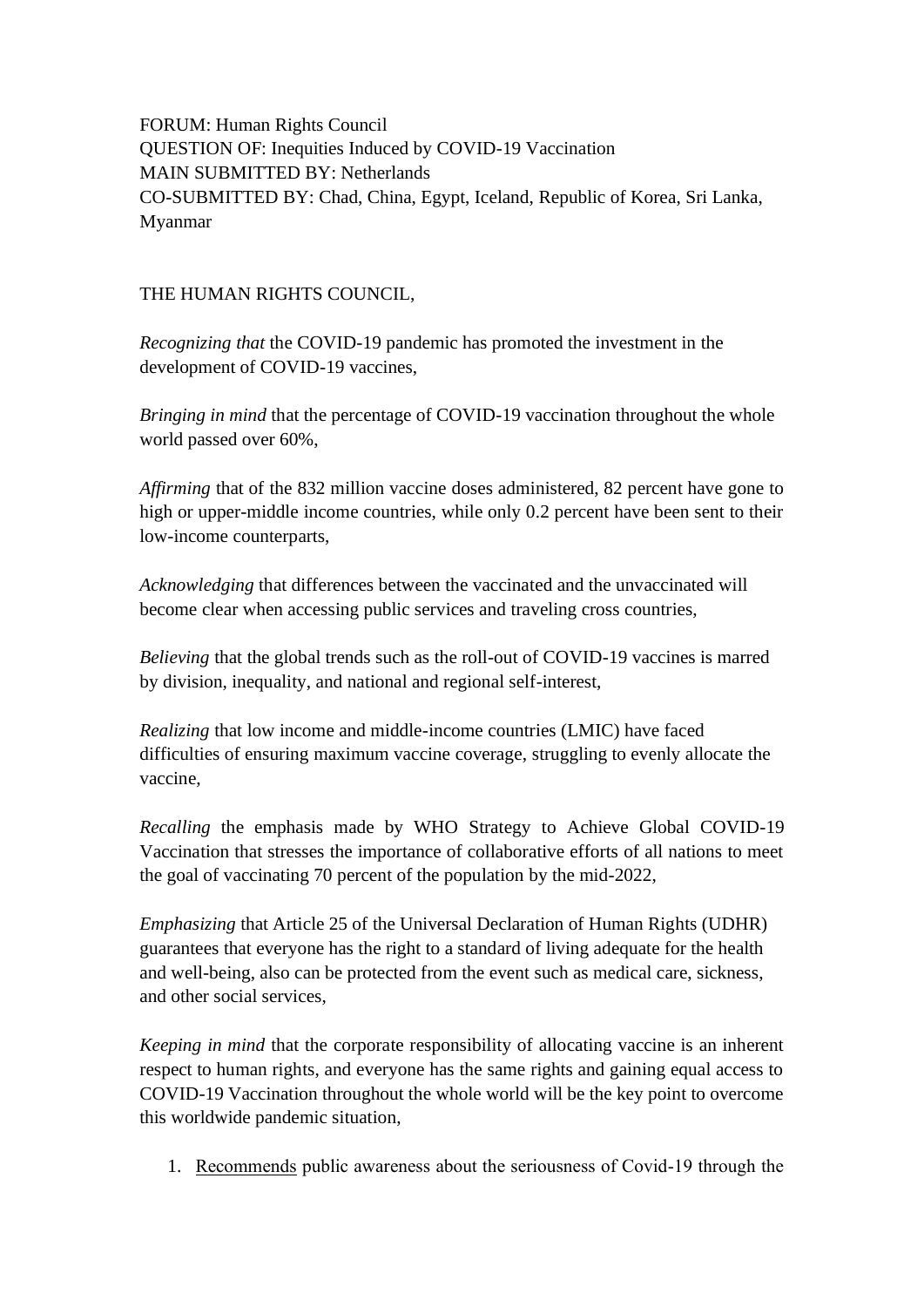means of campaigns and other Mass Network Services (MNS) such as but not limited to:

- a. promoting every nation to make a campaign in order to raise awareness about the seriousness of COVID-19,
- b. posting the numbers of people getting COVID every day,
- c. improving human actions to prevent COVID,
- d. encouraging governments to put out updates on locations to receive the vaccine,
- e. telling citizens in videos or commercials how the vaccines work, along with how they can help protect from COVID-19;
- 2. Encourages governments of all nations including low- and middle-income countries to cooperate with United Nation Organization (UNO), International Organization (ILO) related to vaccine support and health, including, World Health Organization (WHO), Affordable Care Act (ACA), National Academies of Medicine (NAM), National Institutes of Health (NIH), and Centers of Disease Control and Prevention (CDC) for the purpose of:
	- a. providing vaccines that are free regardless of:
		- i. individual immigration,
		- ii. health insurance status,
	- b. NGO's help in providing less developed countries:
		- i. social services and capacity building and development work,
		- ii. seek to inform the mobilize scientists and work partnership with persons living in poverty and with public institutions to access by the poor countries,
	- c. expanding vaccine manufacturing capacity through ways such as:
		- i. producing vaccines that are readily available to the public,
		- ii. Seek to inform the mobilize scientists and work partnership with persons living in poverty and with public institutions to access by the poor countries,
		- iii. harmonizing vaccine production;
- 3. Suggests the government to rank the numbers of people getting vaccine due to their purchasing power and provide proper treatment:
	- a. determine the amount of people who need the vaccine by giving it to the people who are at higher risk of infection first,
	- b. ways to improve the inequities by giving more vaccines to the elder, poor people;
- 4. Encourages individual nations to form a specific department focusing on the problems of vaccination about COVID-19,
	- a. ask experts around the world to form a specific plan for citizens to get vaccine including think about financial problems,
	- b. allow the government to form a specific organization regarding the